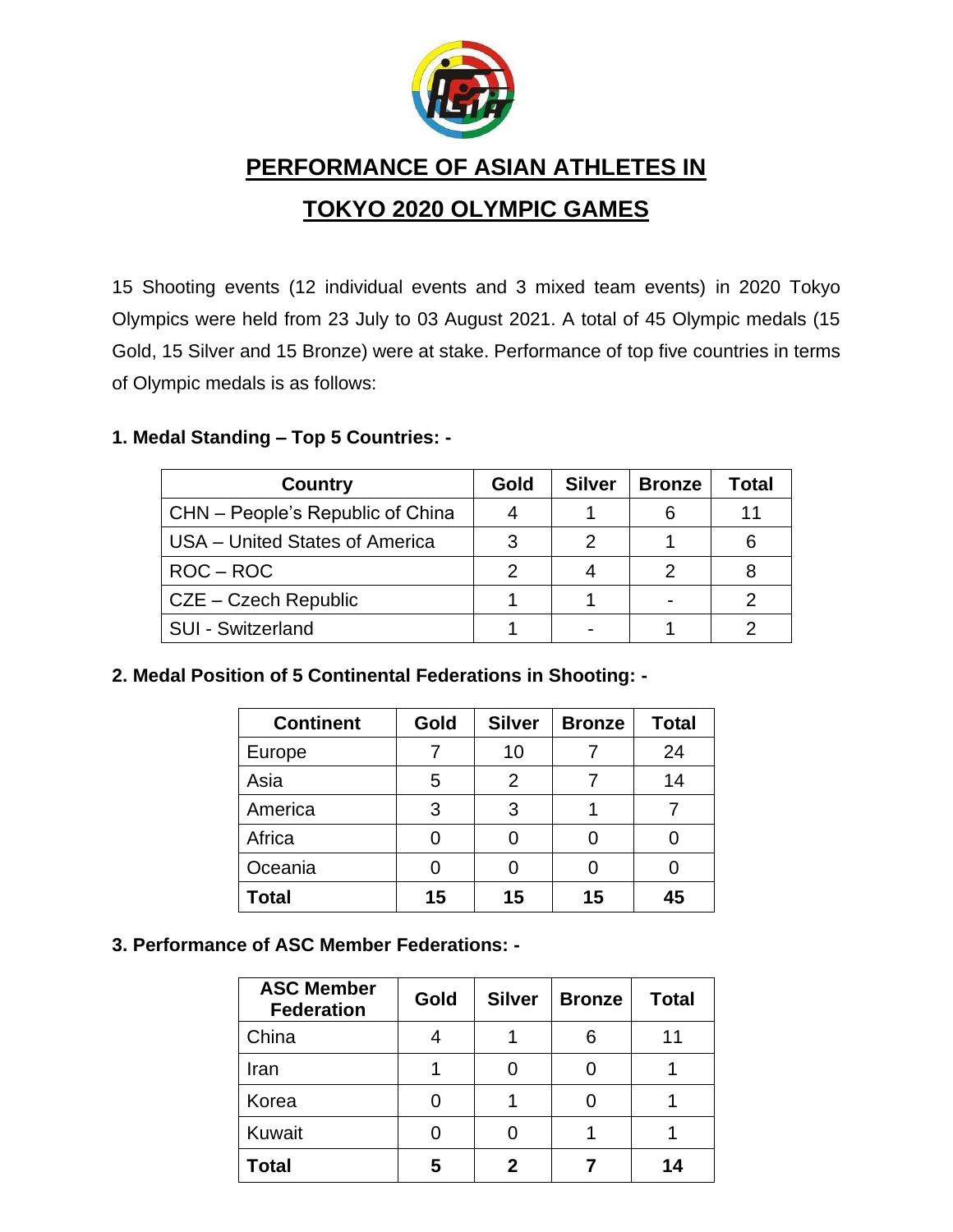04 ASC Member Federations were able to win a total of 14 Olympic Medals (5 Gold, 2 Silver, 7 Bronze) as compared to 24 medals (7 Gold, 10 Silver, 7 Bronze) by Europe and 7 medals (3 Gold, 3 Silver, 1 Bronze) by America.

| <b>Events</b> | Gold | <b>Silver</b> | <b>Bronze</b> | <b>Total</b> |
|---------------|------|---------------|---------------|--------------|
| <b>Rifle</b>  | 3    |               |               | 5            |
| Pistol        | 2    |               |               |              |
| Shotgun       |      |               | 2             | 2            |
| <b>Total</b>  | 5    | 2             |               | 14           |

**4. Event wise Performance of ASC Member Federations: -**

#### **4.1 Gold Medal Winners:**

| <b>Events</b>             | Gold                                   | <b>ASC Member</b><br><b>Federation</b> |
|---------------------------|----------------------------------------|----------------------------------------|
| 10m Air Rifle Women       | <b>YANG Qian</b>                       | <b>CHN</b>                             |
| 10m Air Rifle Mixed Team  | <b>YANG Qian</b><br><b>YANG Haoran</b> | <b>CHN</b>                             |
| 50m Rifle 3 Positions Men | <b>ZHANG</b><br>Changhong              | <b>CHN</b>                             |
| 10m Air Pistol Men        | <b>FOROUGHI</b><br>Javad               | <b>IRI</b>                             |
| 10m Air Pistol Mixed Team | <b>JIANG Ranxin</b><br><b>PANG Wei</b> | <b>CHN</b>                             |
| Total                     | 5                                      | 02                                     |

## **4.2 Silver Medal Winners:**

| <b>Events</b>     | <b>Silver</b>      | <b>ASC Member</b><br><b>Federation</b> |
|-------------------|--------------------|----------------------------------------|
| 10m Air Rifle Men | <b>SHENG Lihao</b> | <b>CHN</b>                             |
| 25m Pistol Women  | <b>KIM Minjung</b> | <b>KOR</b>                             |
| <b>Total</b>      |                    | 02                                     |